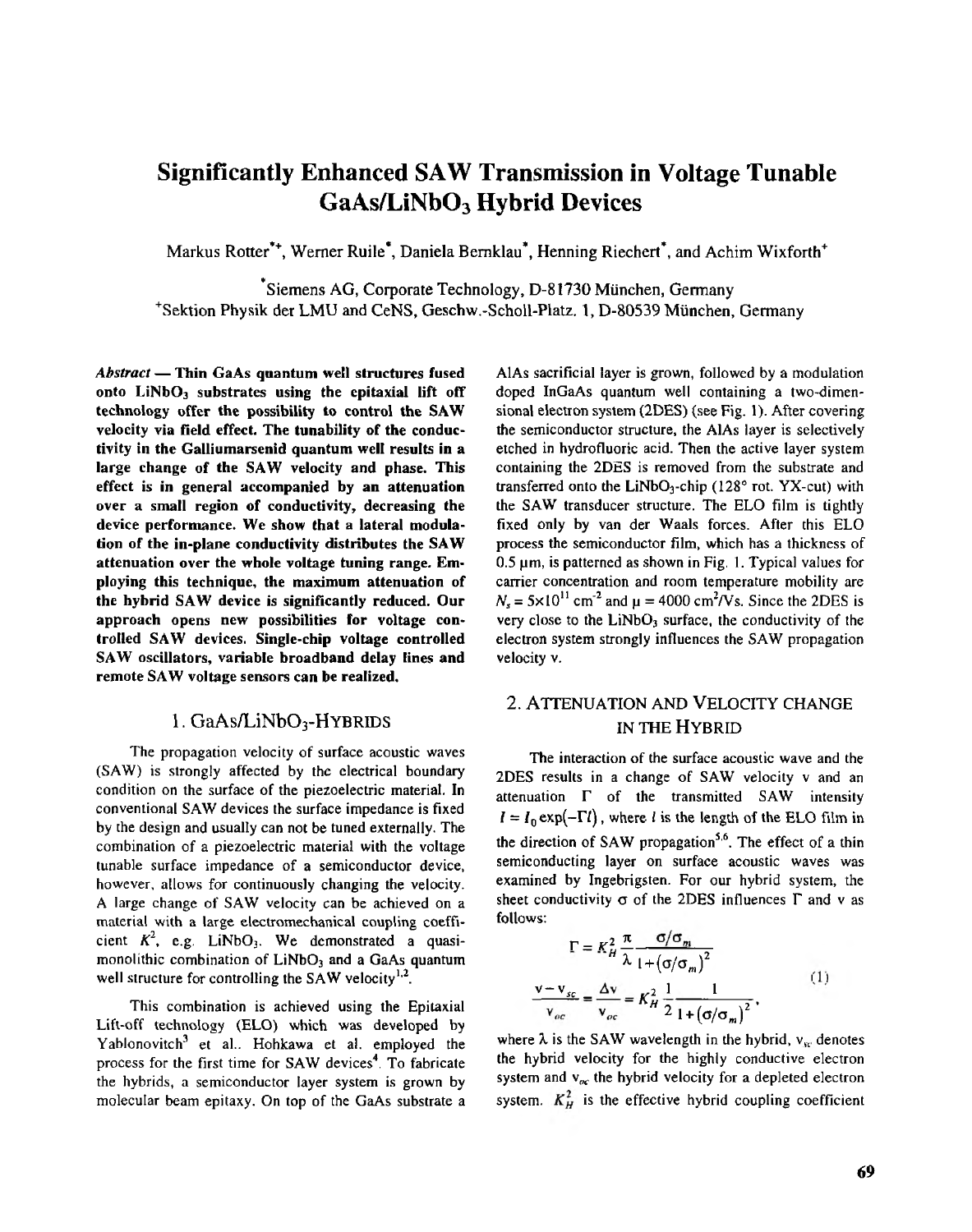which is smaller than  $K^2$  of LiNbO<sub>3</sub>, because the gate electrode on top of the ELO-film causes the velocity for a depleted electron system to be smaller than the velocity for a free  $LiNbO<sub>3</sub>$  surface. For a frequency of  $f = 340$  MHz and  $f = 434$  MHz and the described layer structure, the hybrid coupling coefficient is  $K_H^2 = 3.3\%$ and  $K_H^2 = 3.8\%$ , respectively<sup>7</sup>. The coefficient  $\sigma_m$ denotes the conductivity where maximum attenuation occurs and is for  $f = 340$  MHz approximately given by  $\sigma_m = v \varepsilon_0 \left( \sqrt{\varepsilon_{11}^T \varepsilon_{33}^T - \varepsilon_{13}^T \varepsilon_{31}^T} + 1 \right) = 2.1 \times 10^{-6} \Omega^{-1}$  with  $\varepsilon_{ii}^T$ 

being the dielectric constants of LiNbO<sub>3</sub> under constant stress conditions. **If** a field effect voltage is applied to the gate electrode, the quantum well is depleted, resulting in a reduction of the sheet conductivity  $\sigma$ . This leads to an increase of **SAW** velocity.



Fig. 1. Schematic sketch of the hybrid device with two gates on top of the ELO film. The thickness of the ELO film is  $0.5 \mu m$  and the distance between LiNbO, and **2DES** isjust **32** nm.

the whole area of the ELO film, the change in SAW ve-If the gate voltage is applied homogeneously across locity is accompanied by a relatively large attenuation according to Eq. 1, which can be seen in Fig. **2** (see traces  $V_{g1} = V_{g2} = V_g$ . The insertion attenuation at  $V_g = 0$  can be attributed to the bare SAW chip and the mechanical attenuation caused by the ELO  $film<sup>7</sup>$ . However, the attenuation maximum at  $\sigma = \sigma_m$  limits device performance in the corresponding range of the gate bias. Therefore, we developed new device designs for the reduction of this attenuation. In principle, the idea is to distribute the attenuation over the whole range of gate bias, reducing the maximum attenuation at  $\sigma = \sigma_m$ . This can be achieved by dividing the EL0 film into separated areas at different gate potentials. First, we discuss multiple gate structures,

where different gate voltages are applied. Secondly, devices with a homogenous gradient of gate bias in direction of **SAW** propagation are presented.

#### **3.**MULTIPLE**GATE**STRUCTURES

two gate electrodes on top of the ELO film. The experi-[Fig.](#page--1-0) **[1](#page--1-0)** shows the geometry of a hybrid device with mental results for this geometry are displayed in Fig. *2.* If the gate voltage is applied to only one gate, with zero bias on the other, a phase shift and an attenuation of the transmitted RF signal canbe seen (traces'Gate **<sup>1</sup>'** and 'Gate 2' in Fig. 2). Both gates show similar behavior. If the same gate voltage is applied to both gates at same time, attenuation and phase shift are added, resulting in a large phase shift and a nearly doubled attenuation at  $V_g = -7.7$  V (see traces  $V_{g1} = V_{g2} = V_g$ ).



Fig. 2. Insertion attenuation and phase shift of the transmitted signal in a hybrid with two gates on top of the ELO-film according to Fig. [1](#page--1-0) for different gate bias configurations.The quantity *1* denotes the length of that part of the ELO film, which is covered by gate electrodes.

cantly, when different voltages are applied to the gates. In This maximum attenuation can be reduced signifi-Fig, *2* we show a measurement, where an additional offsel bias of -2 V was applied to gate 2 (see traces  $V_{g2} = V_{gl}$ . *2* V). This results in a shift of the attenuation and phase curves of gate *2.* The total phase shift is the same as for identical voltages. However, the total attenuation is much smaller when a gate voltage offset is applied, as the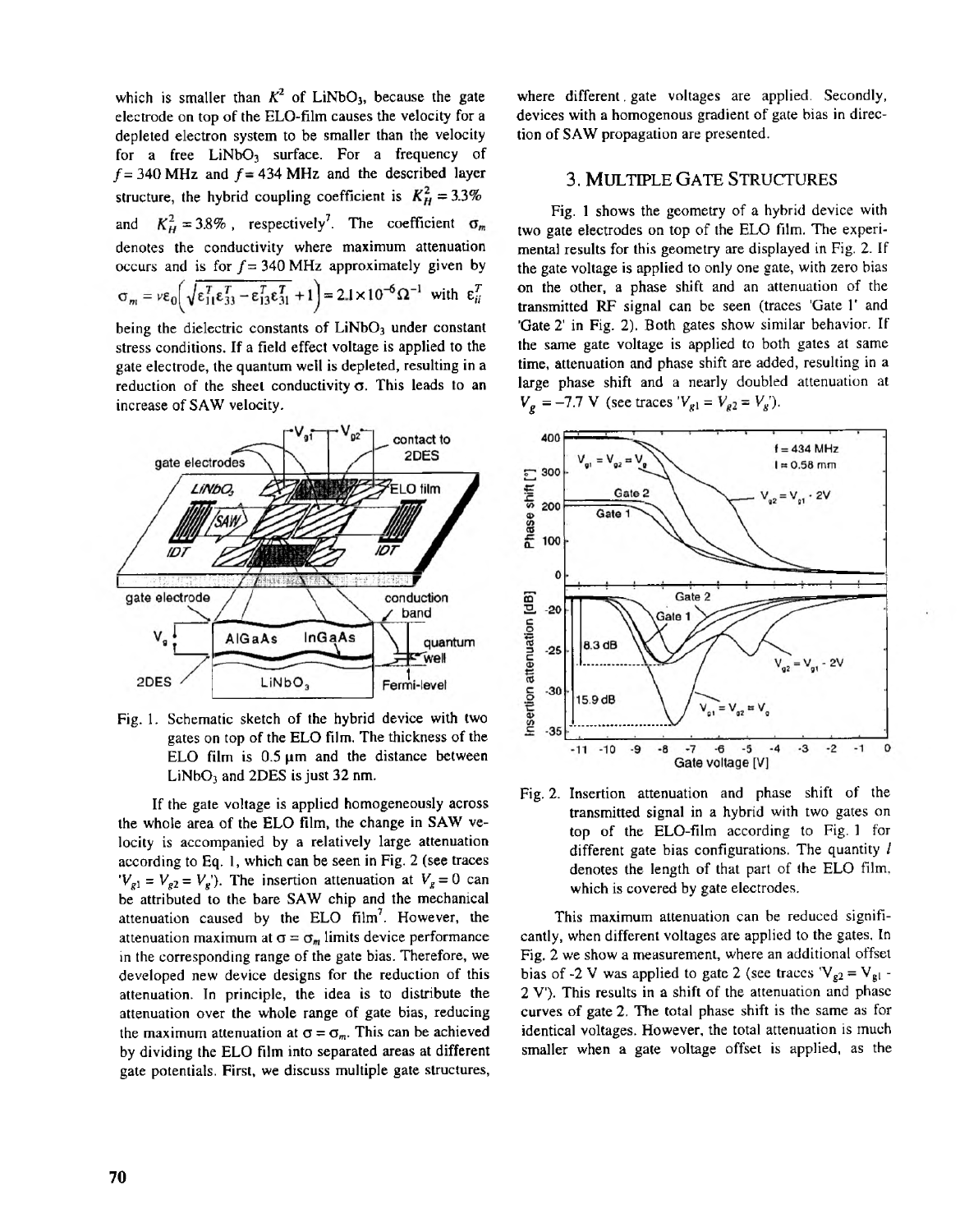overall attenuation is distributed over two different regions of the gate voltage.

by fabricating more than two gates on top of the ELO A further reduction of insertion **loss** can be achieved film. In Fig. **3,** a hybrid with four gates is presented. The ured and are displayed in Fig. 3. Apart from slightly SAW characteristics of the four single gates were measdifferent threshold voltages, which can he explained by the fabrication process, all four gates show the expected behaviour.



Fig. 3. Attenuation and phase shift in a device with four separated gate electrodes.The inset displays the geometry of the semiconductor structure. The color of the ELO film is light gray, the Ohmic contacts **are** dark gray and the gates are hatched.

When the same gate voltage is applied to all gates, the phase shifts and attenuation curves are superposed. Due to the small offsets of the single gate traces, the total attenuation is less than the sum of the maximum attenuation of the single gates. Again, the total attenuation can be distributed across a wider gate voltage range by applying different gate voltages. Here, gate bias offsets of reduced the total electronical attenuation by **15** dB, **from 1** V, *2* V and **3** V were applied tothe respective gate. This -23.4 dB to -8.4 . In this multiple gate device the phase This is very useful for most applications, where a simple shift is very close to a linear function of the gate voltage. linear relation between voltage and phase shift is desired. If a larger voltage offset is applied between the gates, the overall attenuation could he further minimized to a value of -6.8 dB, but this would cause steps in the phase shift curve and therefore would reduce the linearity of the phase shift.

evident that the maximum electronic attenuation in the Comparing the devices with two and four gates, it is four gate geometry is smaller than with only two gates. In more linear in the four gate device. On the other hand, it addition, the phase shift as a function of gate voltage is This could be managed with an on chip resistive voltage is more complicated to apply four different gate voltages. divider circuit or a distributed gate capacitance, which yields similar results as a constant voltage shift between the gates.

## **4.** CONTINUOUS POTENTIALGRADIENT

When the number of gate electrodes is increased, the potential drop between the electrodes becomes smaller. For a very large number, the channel potential becomes a continuous, linear function of the position in the channel. As the electron system produces significant attenuation only in the region where  $\sigma = \sigma_m$ , only a small area of the ELO film would contribute to the overall attenuation. Therefore we would expect a large reduction of attenuation in a geometry with a linear potential function in the channel along the SAW propagation path.



Fig. **4.** SAW transmission and phase shift as a function of gate voltage with an longitudinal voltage  $V_L$ .

A potential gradient in the channel can be realized by producing a longitudinal voltage drop along the 2DES in the direction of SAW propagation, as displayed in the inset of Fig. **4.** The resulting attenuation and phase shift are also shown in Fig. 4. In this setup,  $V_L$  is negative at